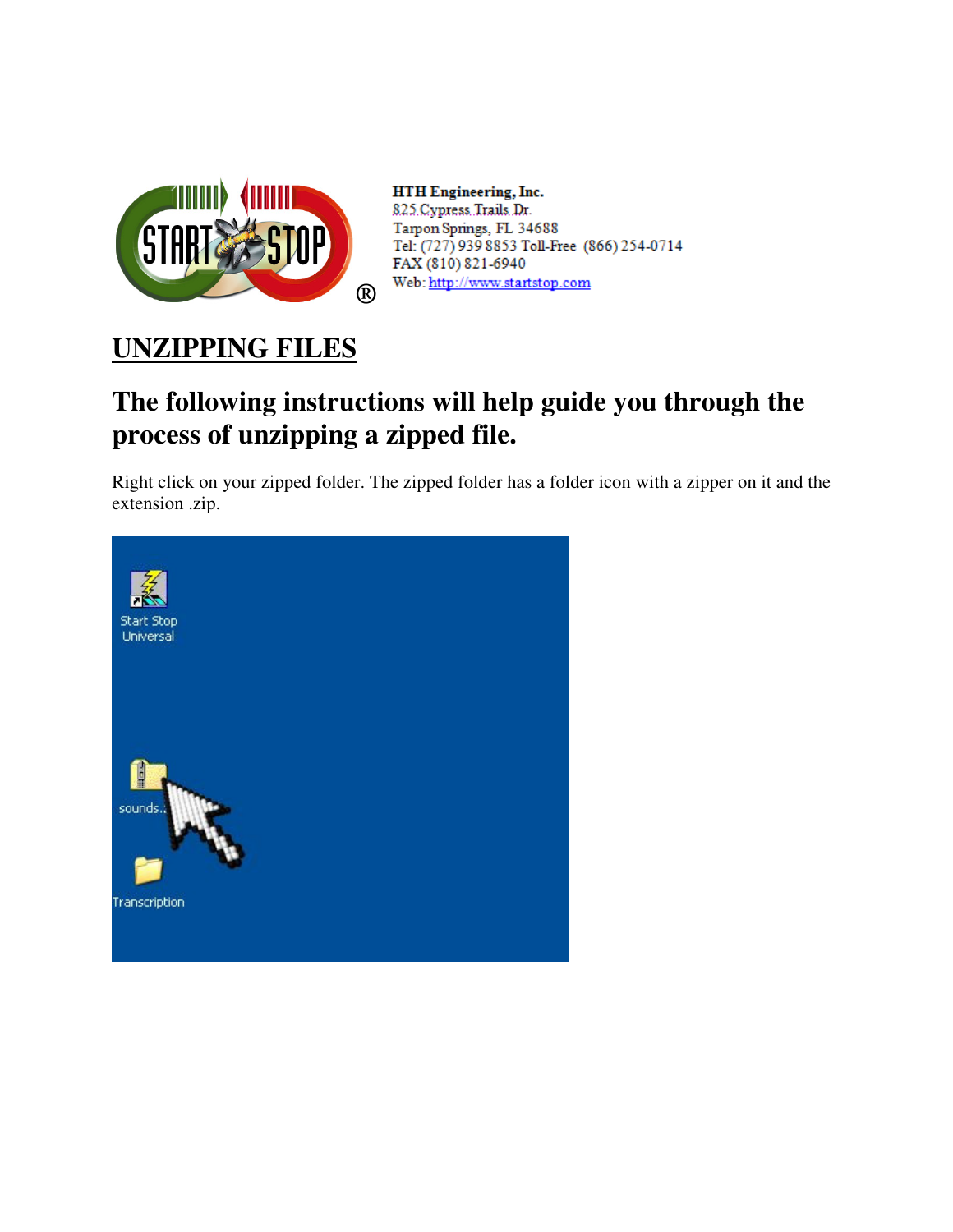Select the Extract All option or Extract in Vista.

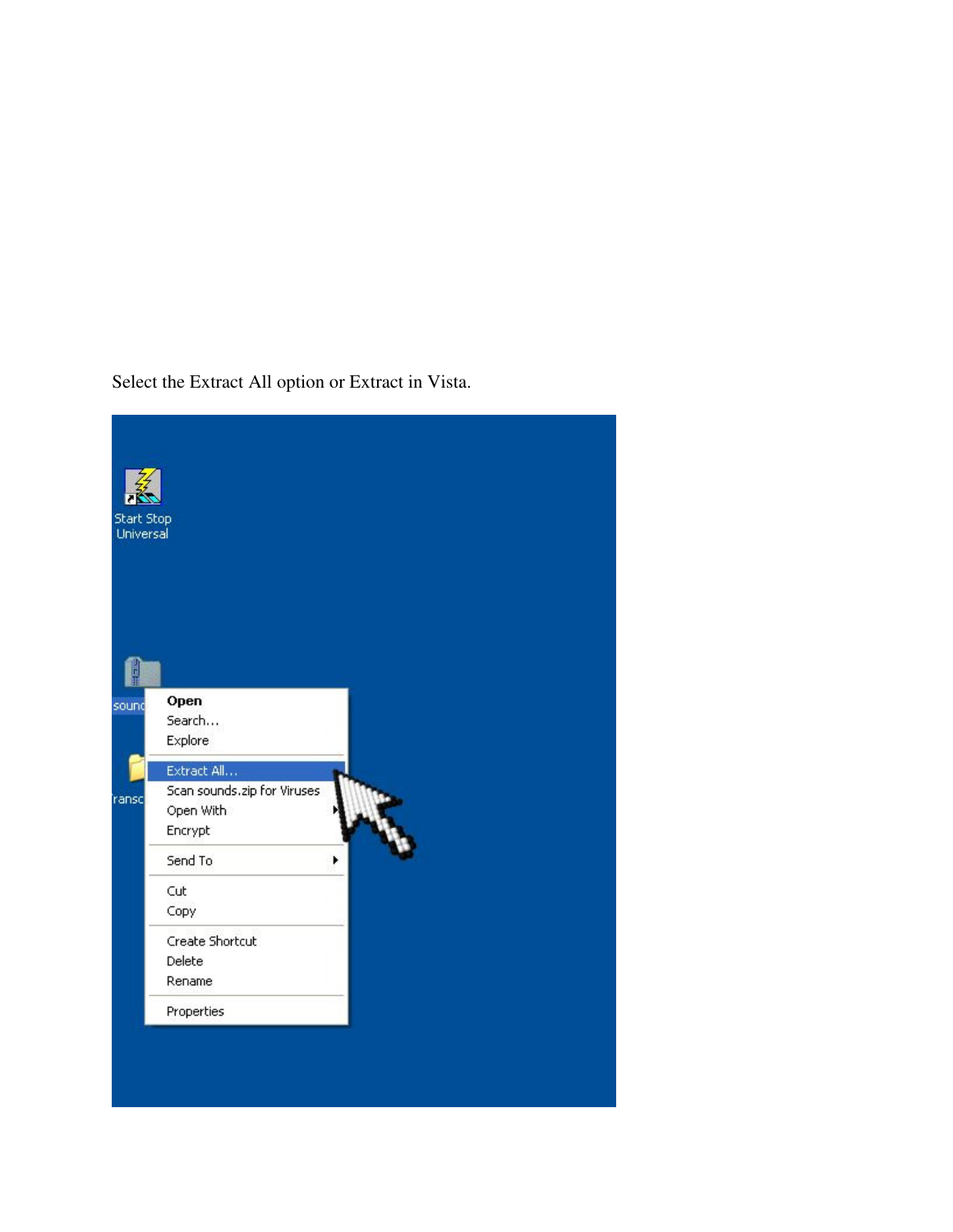The extraction wizard will pop up. Click Next.

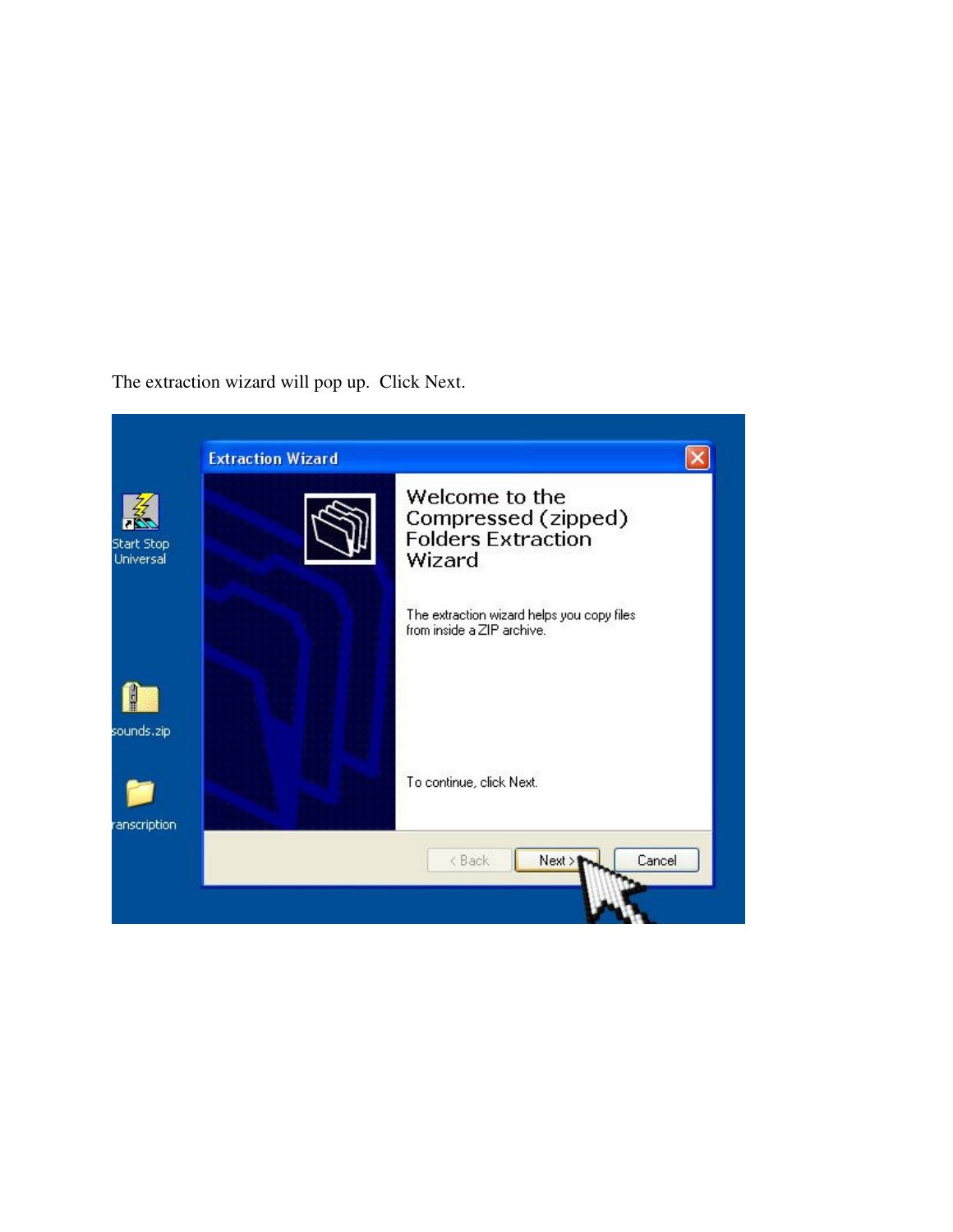Select your destination by browsing to it. In this example, we use a folder labeled Transcription on our desktop.

|                             | <b>Extraction Wizard</b>                                                                                     |                                                                                    |                                                                                                                                                                                                                                                                                                               |        |  |
|-----------------------------|--------------------------------------------------------------------------------------------------------------|------------------------------------------------------------------------------------|---------------------------------------------------------------------------------------------------------------------------------------------------------------------------------------------------------------------------------------------------------------------------------------------------------------|--------|--|
| Start Stop                  | <b>Select a Destination</b><br>Files inside the ZIP archive will be extracted to the location you<br>choose. |                                                                                    |                                                                                                                                                                                                                                                                                                               |        |  |
| Universal                   |                                                                                                              | Select a folder to extract files to.<br>Files will be extracted to this directory: |                                                                                                                                                                                                                                                                                                               |        |  |
|                             |                                                                                                              | Documents and Settings                                                             | Select a destination.                                                                                                                                                                                                                                                                                         |        |  |
| sounds.zip<br>Transcription |                                                                                                              | Extracting<br>< Back                                                               | Select the place where you want to extract the selected<br>item(s). Then click the OK button.<br>G<br>Desktop<br>My Documents<br>$\boxplus$<br>My Computer<br>$\Box$<br>My Network Places<br>E<br>See Lake<br>国<br>Transcription<br>To view any subfolders, click a plus sign above.<br>Make New Folder<br>ОК | Cancel |  |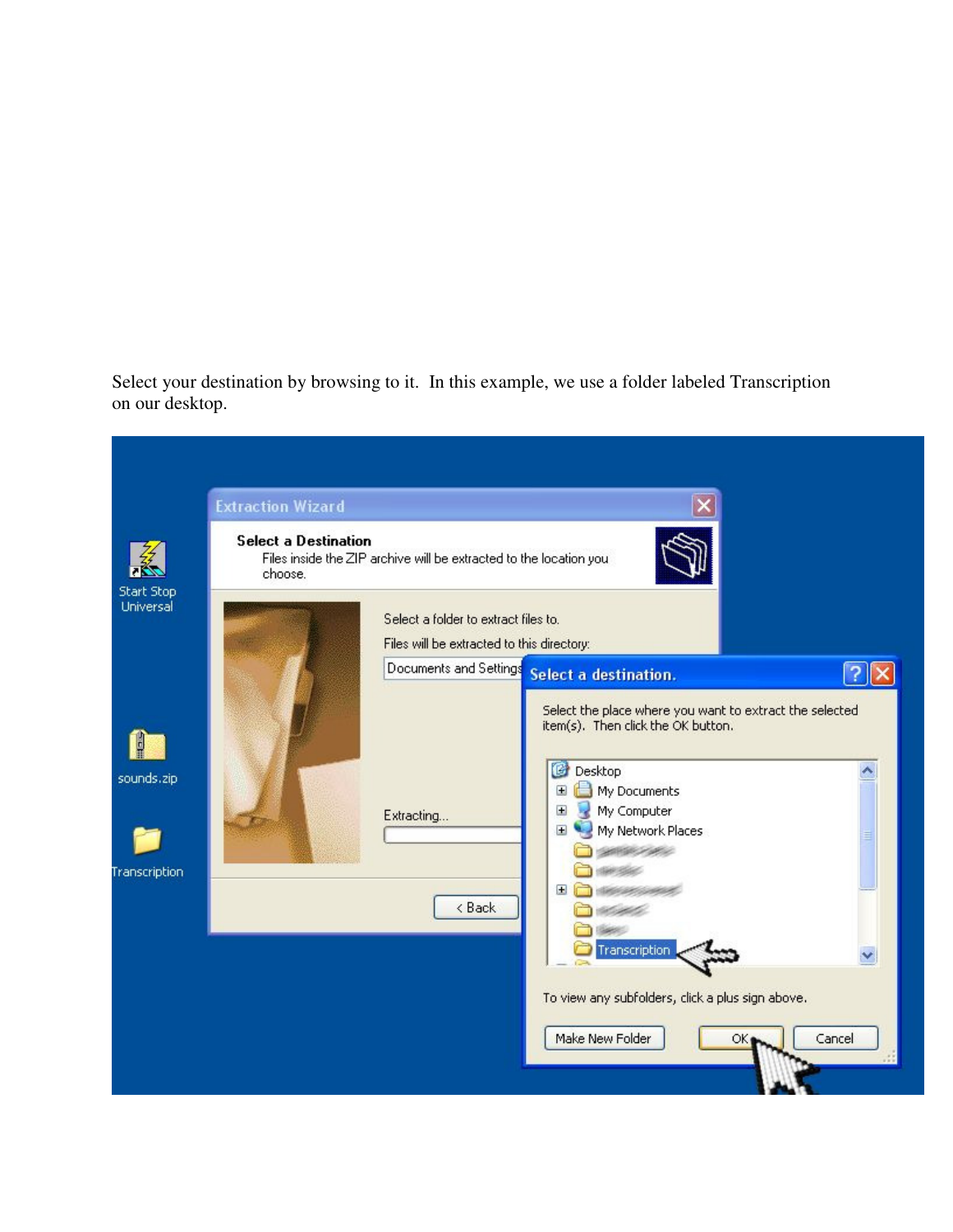Follow the extraction wizard and your folder will pop up once the extraction process is complete. From here you can open your files with Start Stop Universal.

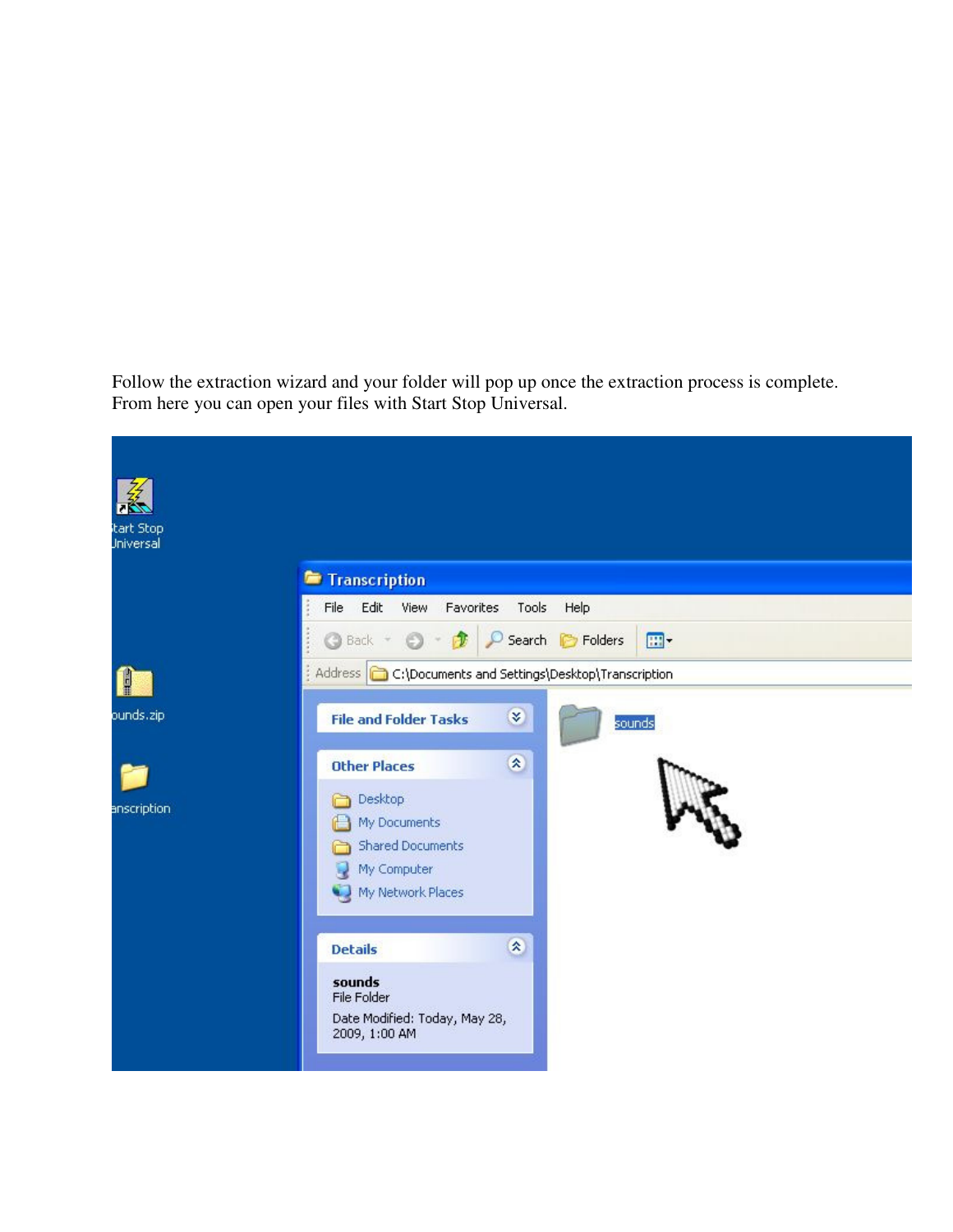Open Start Stop Universal then select File and Open.

| 系                      |                                                                                                            |              |  |  |  |
|------------------------|------------------------------------------------------------------------------------------------------------|--------------|--|--|--|
| tart Stop<br>Jniversal |                                                                                                            |              |  |  |  |
|                        | <sup>7</sup> Transcription                                                                                 | $\Box$ e     |  |  |  |
|                        | Edit<br>Favorites Tools<br>Help<br>File<br>View:                                                           |              |  |  |  |
|                        | $\blacksquare$<br>Search <b>P</b> Folders<br><b>△</b> Back →<br>E)                                         |              |  |  |  |
|                        | $\vee$ $\Box$<br>Address C:\Documents and Settings\Desktop\Transcription                                   |              |  |  |  |
| punds.zip              | ×<br><b>File and Folder Tasks</b><br>sounds                                                                |              |  |  |  |
|                        | <b>Other Places</b><br>Start Stop Universal Transcription System (c) 2009 HTH Engineering, Inc.            | c<br>語圖      |  |  |  |
| anscription            | Desktop<br>Configure Window FTP Line Counter Stopwatch Help<br>File                                        |              |  |  |  |
|                        | My Documents<br><b>New</b><br>00<br><b>Bookmarks</b><br><b>Play URL</b><br>Jobs<br><b>Shared Documents</b> | <b>Audio</b> |  |  |  |
|                        | Open<br>Save As<br>My Computer                                                                             | VOL 100%     |  |  |  |
|                        | <b>Stop Record</b><br>Save As WAV<br>My Network Places<br>Left<br><b>Middle</b><br><b>Right</b>            |              |  |  |  |
|                        | Save As TrueSp<br>$\mathbb{Q}\bullet\Gamma$<br>Save as MP3<br> 3 <br>12<br>secs.                           |              |  |  |  |
|                        | Manually Decrypt Encrypted File<br><b>Instant Sound</b><br><b>Details</b><br>Auto-backstep<br>Step Amount  |              |  |  |  |
|                        | Magnifier<br>Close<br>sounds<br>300%<br>Exit<br>File Folder                                                |              |  |  |  |
|                        | Date Modified: Today, May 2<br>Recently Opened Files<br>2009, 1:00 AM                                      |              |  |  |  |
|                        |                                                                                                            |              |  |  |  |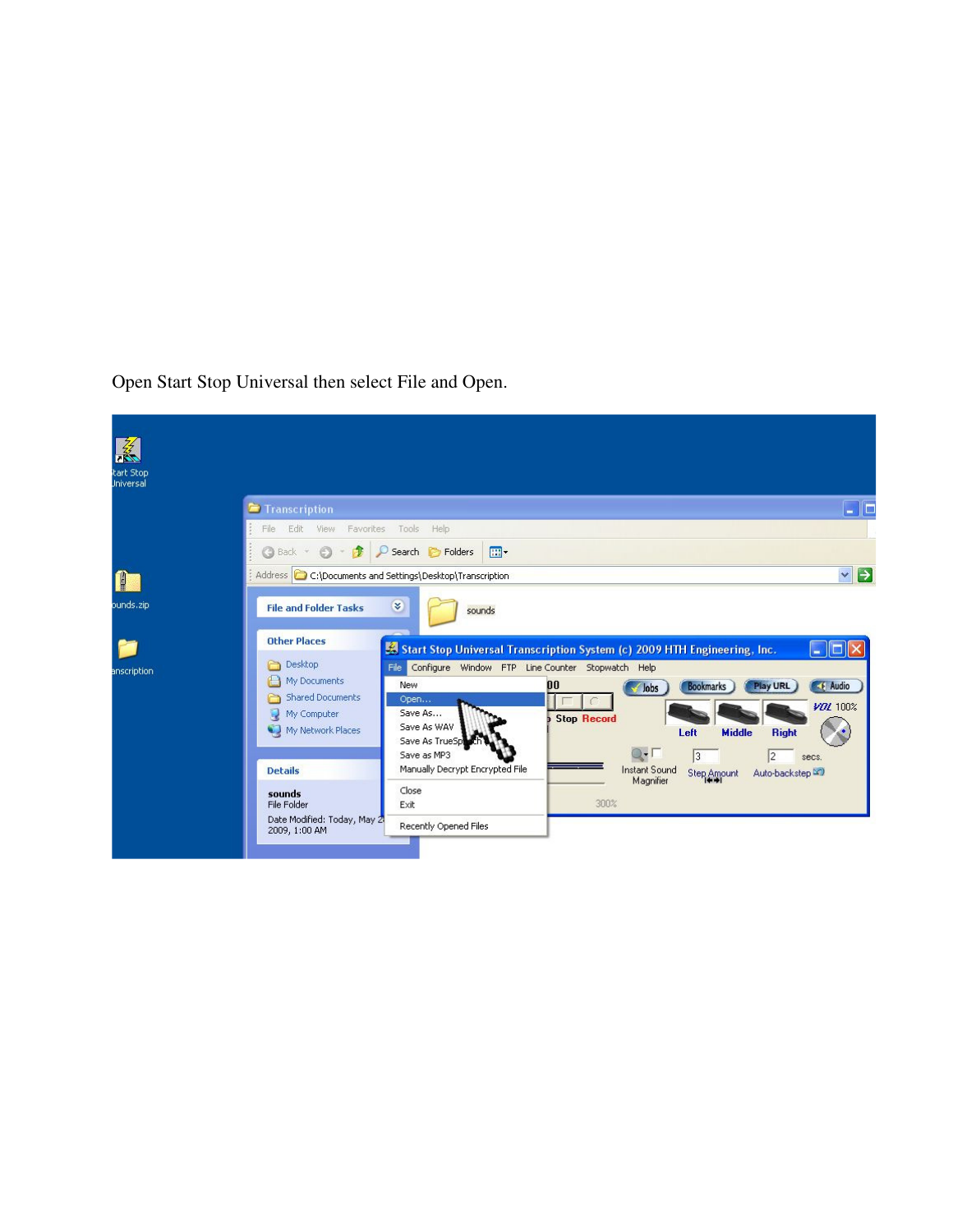Browse to where your files are located; in this instance, the files are on our Desktop. So we click the Desktop icon on the left side of the open screen.